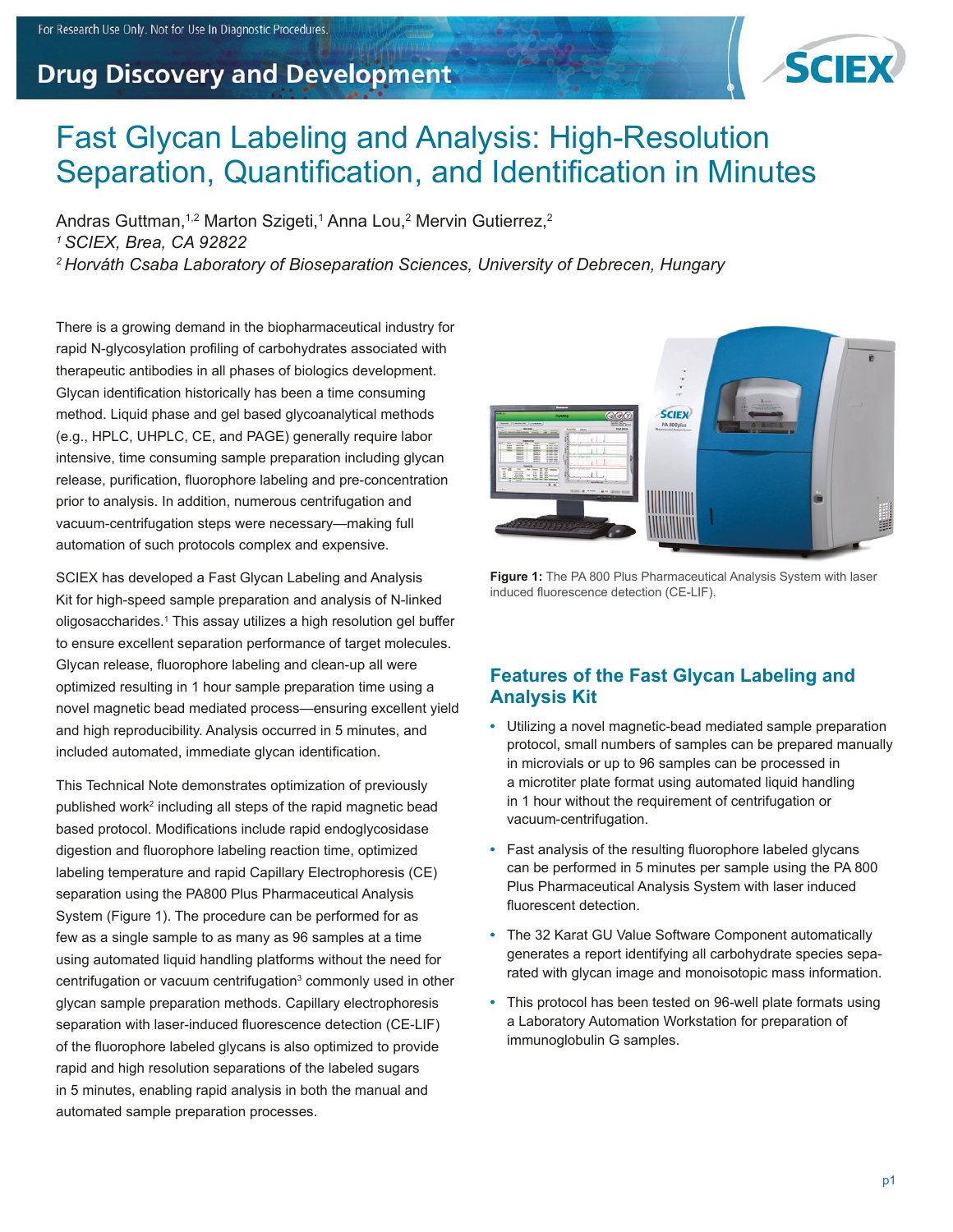

### **Methods**

Individual steps of the manual and automated approaches of the magnetic bead mediated sample preparation protocol were performed using the SCIEX Fast Glycan Labeling and Analysis Kit. (P/N B94499PTO, Figure 2). PNGase F was used for enzymatic release of the N-linked carbohydrates, followed by derivatization with a charged fluorophore (aminopyrene trisulfonate, APTS). The resulting fluorophore-labeled glycans were separated and analyzed by CE using a PA 800 Plus Pharmaceutical Analysis System equipped with a solid state LIF detector (488 nm excitation, 520 nm emission) (SCIEX, Brea, CA).

Separation was performed using a pre-built bare fused silica capillary cartridge (20 cm effective and 30 cm total capillary length, 50 μm I.D., P/N A55625) employing a novel, high resolution separation gel buffer (HR-NCHO). The three internal GU standards for instant, automated structural assignment are included in the kit.<sup>4</sup> The applied voltage was 30 kV and the separation temperature was actively thermostatted at 25° C by the liquid cooling system of the unit. Electric field mediated sample introduction was used at 2 kV for 2 seconds. CE data was acquired and analyzed using the 32 Karat™ software package ver10.1 (SCIEX, Brea, CA) including the GU Value Software Component to generates a comprehensive report identifying all these glycan species separated along with their image and monoisotopic mass information.

### **Results and Discussion**

Our results illustrate that by applying the Fast Glycan Labeling and Analysis Kit Assay for N-glycosylation analysis, sample preparation can be completed in as fast as 1 hour with excellent yield and high level of reproducibility. Because the centrifugation steps during the sample preparation protocol are unnecessary, the process can be automated using liquid handling robots to provide a flexible and robust approach capable of reproducible sample processing. The Laboratory Automation Workstation offered fast sample preparation with minimized contamination risks.

Fluorophore labeled N-glycans were then analyzed by CE using an optimized rapid separation method for a single sample (Figure 4) or in 96-well plate formats (Figure 5). High resolution N-glycan separation for each sample was obtained in approximately 5 minutes. Our novel triple-internal standard approach along with the GU Value Software Component facilitates automated glycan identification.4 Table 1 delineates the abbreviated names of the structures and the corresponding GU units of IgG N-glycans of interest as well as their monoisotopic masses. The combination of rapid glycan sample preparation (release and labeling). fast, high resolution separation and automated glycan identification enables data analysis in as little as 75 min for a single sample. This workflow enhancement provides the means to incorporate glycan analysis more readily into process and development practices to easily obtain required information.

In summary, the PA 800 Plus Pharmaceutical Analysis System with the new Fast Glycan Labeling and Analysis Kit provides fast, robust sample preparation and separation with automated glycan identification for comprehensive N-glycosylation analysis of IgG molecules.



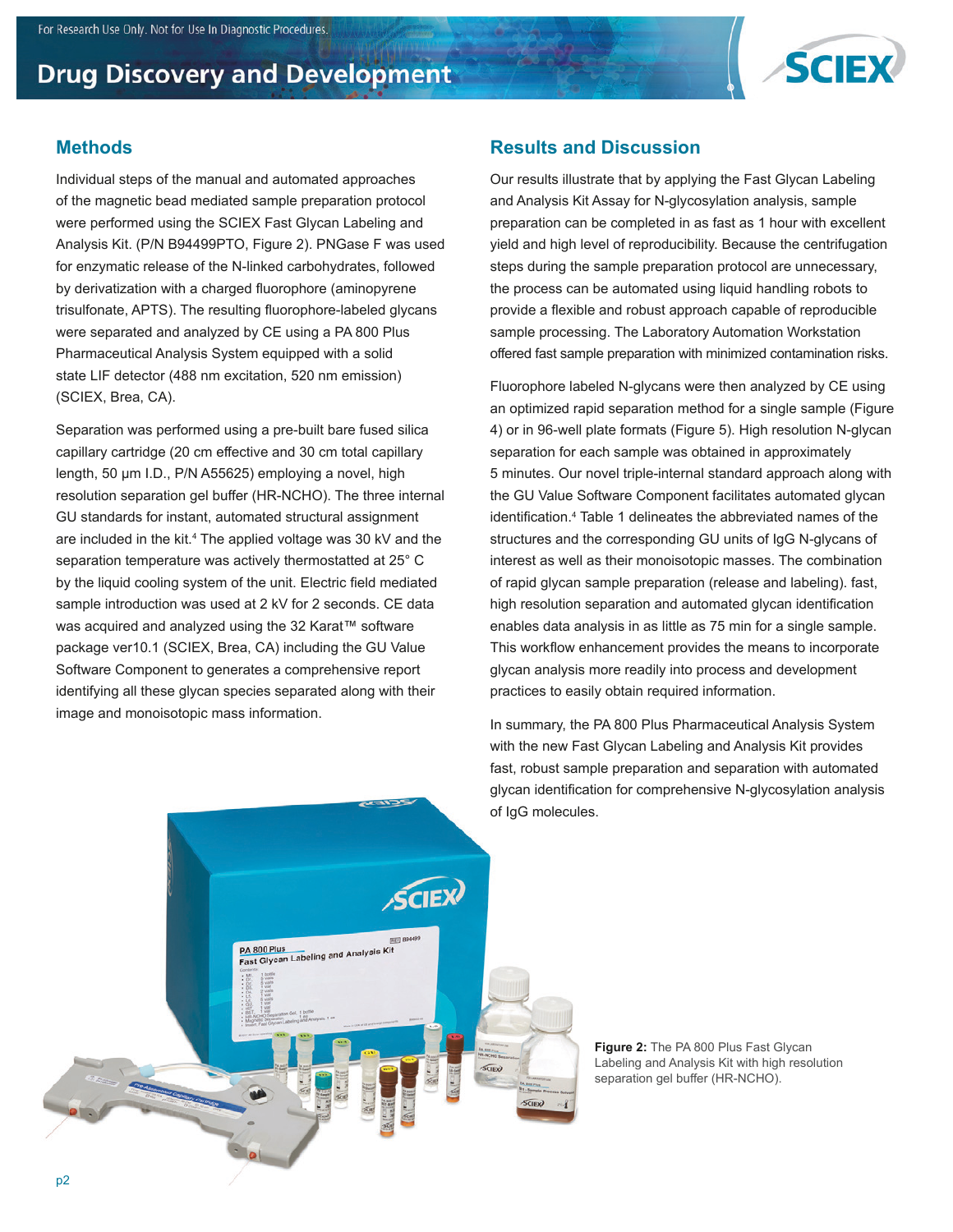

**Figure 4:** Ultrafast high resolution CE analysis of PNGase F released and fluorophore labeled IgG N-glycans using the HR-NCHO gel buffer. Abbreviated names of the structures (Table 1) were assigned using a triple-internal standard in combination with the GU Value Software Component and a comprehensive database.

| <b>Peak</b>       | Structure /<br><b>Abbreviation</b><br><b>Oxford</b> | <b>Migration</b><br>Time (min) | <b>GU</b><br><b>Value</b> | <b>Monoisotopic</b><br><b>Mass [Da] NIBRT</b> | <b>Peak</b> | Structure /<br><b>Abbreviation</b><br><b>Oxford</b> | <b>Migration</b><br>Time (min) | <b>GU</b><br><b>Value</b> | <b>Monoisotopic</b><br><b>Mass [Da] NIBRT</b> |
|-------------------|-----------------------------------------------------|--------------------------------|---------------------------|-----------------------------------------------|-------------|-----------------------------------------------------|--------------------------------|---------------------------|-----------------------------------------------|
| $\qquad \qquad -$ | DP <sub>2</sub>                                     | 2.104                          | 2.00                      | —                                             | 13          | A2B                                                 | 3.540                          | 6.94                      | 1519.57                                       |
| $\qquad \qquad$   | DP <sub>3</sub>                                     | 2.367                          | 3.00                      | $\overline{\phantom{0}}$                      | 14          | FA <sub>2</sub>                                     | 3.620                          | 7.37                      | 1462.54                                       |
| 1                 | A2G2S2                                              | 3.070                          | 4.70                      | 2222.78                                       | 15          | A2(3)G1                                             | 3.680                          | 7.68                      | 1478.54                                       |
| $\overline{2}$    | A2BG2S2                                             | 3.110                          | 4.87                      | 2425.86                                       | 16          | FA <sub>2</sub> B                                   | 3.730                          | 7.97                      | 1665.62                                       |
| 3                 | <b>FA2G2S2</b>                                      | 3.130                          | 5.02                      | 2368.84                                       | 17          | A2B(3)G1                                            | 3.780                          | 8.21                      | 1681.62                                       |
| 4                 | FA2BG2S2                                            | 3.160                          | 5.10                      | 2571.92                                       | 18          | FA2(6)G1                                            | 3.820                          | 8.46                      | 1624.60                                       |
| 5                 | A2(6)G1S1                                           | 3.210                          | 5.35                      | 1769.64                                       | 19          | FA2(3)G1                                            | 3.880                          | 8.75                      | 1624.60                                       |
| 6                 | A2(3)G1S1                                           | 3.240                          | 5.47                      | 1769.64                                       | 20          | FA2B(6)G1                                           | 3.940                          | 9.09                      | 1827.68                                       |
| $\overline{7}$    | FA2(6)G1S1                                          | 3.290                          | 5.70                      | 1915.69                                       | 21          | A2G2                                                | 4.000                          | 9.40                      | 1640.59                                       |
| 8                 | FA2(3)G1S1                                          | 3.330                          | 5.91                      | 1915.69                                       | 22          | FA2B(3)G1                                           | 4.030                          | 9.55                      | 1827.68                                       |
| 9                 | A2G2S1                                              | 3.350                          | 6.01                      | 1931.69                                       | 23          | A2BG2                                               | 4.080                          | 9.83                      | 1843.67                                       |
| 10                | A2BG2S1                                             | 3.410                          | 6.29                      | 2134.77                                       | 24          | FA <sub>2</sub> G <sub>2</sub>                      | 4.140                          | 10.13                     | 1868.70                                       |
| 11                | <b>FA2G2S1</b>                                      | 3.450                          | 6.50                      | 2077.75                                       | 25          | FA2BG2                                              | 4.210                          | 10.50                     | 1989.73                                       |
| 12                | FA2BG2S1                                            | 3.500                          | 6.76                      | 2280.83                                       | -           | <b>DP15</b>                                         | 5.049                          | 15.00                     |                                               |

Table 1: Abbreviated names of the structures and the corresponding GU units of IgG N-glycans of interest using the Fast Glycan Labeling and Analysis Kit with the triple-internal standard feature and the GU Value Software Component.

**SCIE**